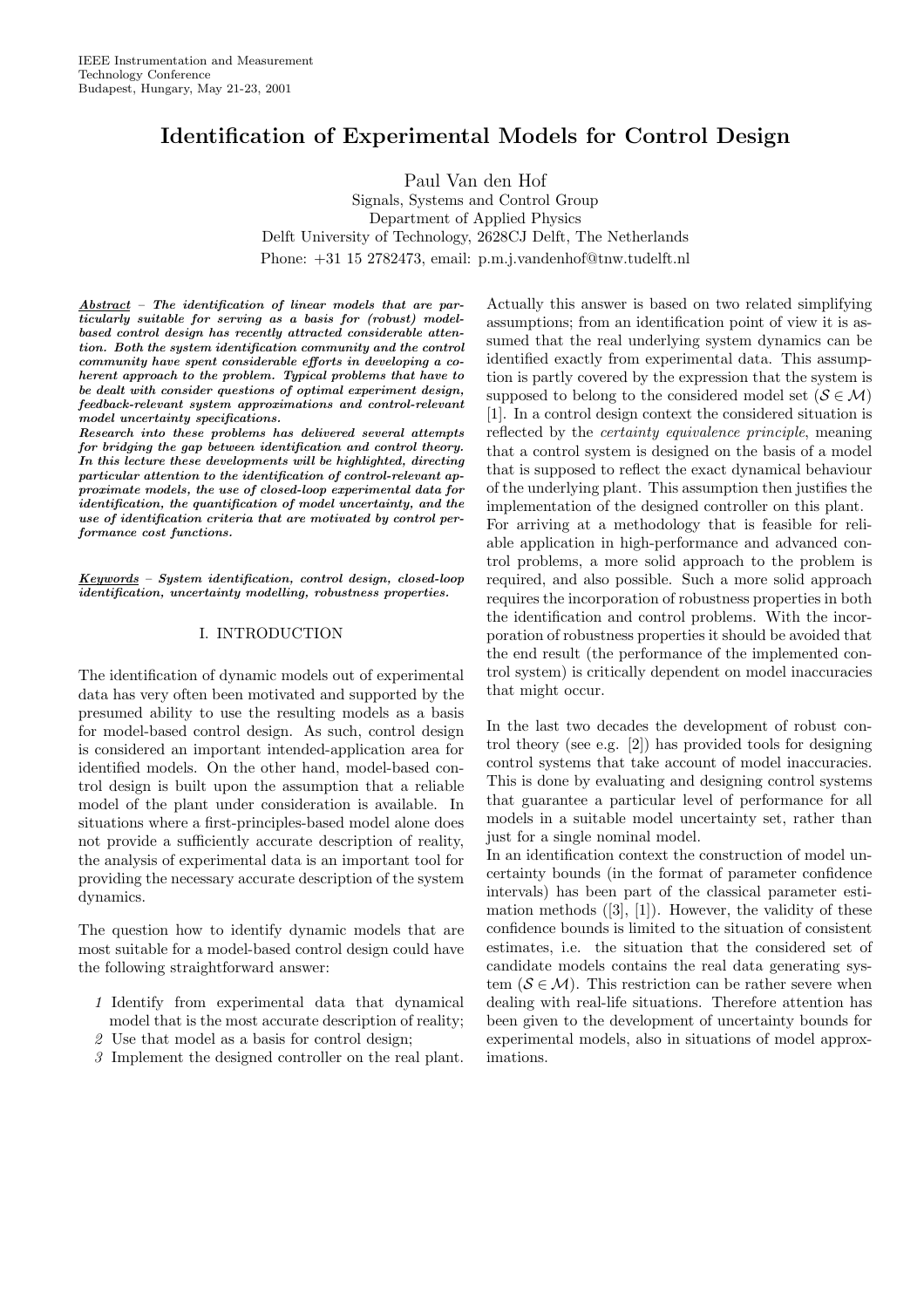Another aspect of the model building is the question which dynamical aspects of the underlying system are most relevant to take into account in view of the performance of the resulting model-based controller. There are many examples from (industrial) practice that show that very complex plants can effectively be controlled by rather simple (linear) controllers. This directly implies that only simple (low order) models should be sufficient as a basis for appropriate control design. The question then occurs: which dynamical phenomena of the system have to be modeled accurately, and which aspects are less relevant. A quantification of these phenomena could lead to particular guidance in the experiment design: only simple experiments can be performed that are directed towards retrieving that model information that is required for designing a reliable control system, see. e.g. [4] for an example of this.

In this paper, the several aspects mentioned above will be discussed separately and the results and contributions that are achieved will be highlighted. The overall goal that will be pursued is:

The design of appropriate identification experiments and identification methods that support the design of a high-performance model-based control system.

Attention will be limited to the identification of black box parametric models. The results also have their impact on the situation of first-principles-based model structures, but that will not be pursued any further here.

First attention will be given to control-relevant nominal models; then identification of these models will be considered on the basis of open-loop and closed-loop experiments. After a discussion on model uncertainty estimation, attention will be given to the use of identified models (and their uncertainty bounds) in robust control design.

# II. NOMINAL MODELS FOR MODEL-BASED CONTROL DESIGN

When discussing control systems the configuration will be considered as shown in figure 1.



Fig. 1. Closed-loop configuration.

In this configuration the signal  $r$  is a tracking or a setpoint signal being uncorrelated with  $v$  which is a (stochastic)



Fig. 2. Typical curve for Bode magnitude plot of sensitivity function  $S_0(e^{i\omega})$  (solid) and related complementary sensitivity  $T_0(e^{i\omega})$  (dashed).

noise disturbance;  $G_0$  and C are the scalar plant and controller, q is the forward shift operator:  $qu(t) = u(t+1)$ . The closed-loop system equations are:

$$
y(t) = G_0 C S_0 r(t) + S_0 v(t)
$$
 (1)

$$
u(t) = S_0Cr(t) - CS_0v(t)
$$
 (2)

with the sensitivity function  $S_0 = (1 + CG_0)^{-1}$ .

It will be assumed that the closed-loop system is internally stable, meaning that the four transfer functions in (1)- (2) are stable, i.e. analytic in  $|z| \geq 1$ . In order to avoid technicalities, it will also be assumed that the product  $G_0C$  is strictly proper, which means that either C or  $G_0$ contains a time delay.

The feedback controller  $C$  is designed to achieve particular properties of the closed-loop system, such as:

- stability,
- tracking properties, i.e. the complementary sensitivity function  $T_0 = G_0 C S_0$  (the transfer from r to y) should have a high bandwidth to guarantee a fast response of the closed-loop system
- disturbance attenuation, i.e. the sensitivity function  $S_0$  (the transfer from v to y) should be sufficiently small in those frequency areas where  $v$  has significant contributions, and possibly
- limited power (or amplitude) of the control signal  $u$ , through a limitation on  $CS_0$ .

Additionally these properties should be maintained under slight variations on plant (and model) dynamics. Typical curves for  $T_0$  and  $S_0$  are sketched in Figure 2.

The next example shows that not all frequency ranges are equally important when it comes down to constructing a control-relevant model.

*Example 1:* Suppose that our control design procedure involves the incorporation of an integrating (I) action in the controller to avoid static errors. Then  $|C(e^{i\omega})| >> 1$  for  $\omega$  small. As a result for low frequencies:

$$
|S_0| \approx |CG_0|^{-1} \lt \lt 1 \qquad |T_0| \approx 1
$$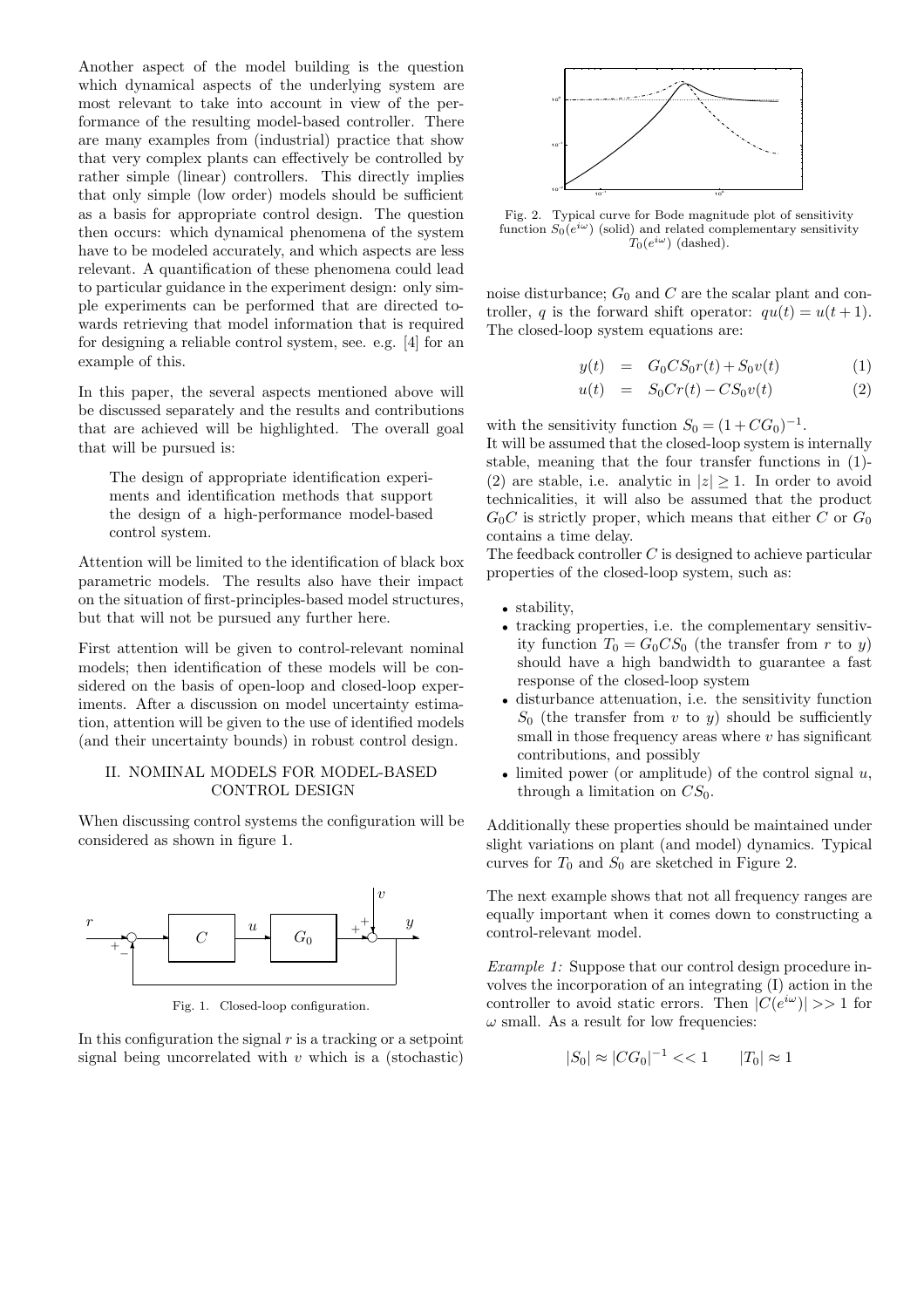as long as  $|CG_0| \gg 1$ . If the controller C would be designed on the basis of a model  $\hat{G}$ , e.g. to achieve an appropriate bandwidth, the low frequency behaviour of this model would hardly influence the control system. As a result a high level of accuracy in  $\hat{G}$  in the low frequency range does not essentially contribute to the performance of the control system.  $\Box$ 

It is a well know rule of thumb that for designing a model-based controller the accuracy of the model should be high in particular in the frequency range around the bandwidth of the closed-loop system. However this qualitative information one would like to incorporate in a structural way when designing identification experiments, and selecting/developing identification methods.

One attempt to formalize this situation is to rewrite the control performance cost function into a related modelling (or identification) criterion:

Consider a control performance cost function  $||J(G_0, C_{\hat{G}})||$ , related to a closed-loop system with plant  $G_0$  and controller  $C_{\hat{G}}$  being designed on the basis of a plant model  $\hat{G}$ . One can think of J as e.g. a weighted sensitivity function:

$$
J(G_0, C_{\hat{G}}) = \frac{V}{1 + C_{\hat{G}}G_0} \tag{3}
$$

as a cost function aiming at a control system that satisfies:  $|S_0(e^{i\omega})|$  <  $|V(e^{i\omega})|^{-1}$ ; alternative choices for J include LQ/LQG criteria, model reference control, and robustness optimization procedures (see e.g. [5], [6]). It is the aim of the control system to achieve a minimum value of  $||J(G_0, C_{\hat{G}})||$ , through an appropriate choice of  $\hat{G}$  and  $C_{\hat{G}}$ . As a global optimization problem this will generally be intractable as it requires both a modelling and a control design variable. However employing the triangle inequality:

$$
\left| \|J(\hat{G}, C_{\hat{G}})\| - \|J(G_0, C_{\hat{G}}) - J(\hat{G}, C_{\hat{G}})\| \right| \le
$$
  
\n
$$
\leq \|J(G_0, C_{\hat{G}})\| \leq
$$
  
\n
$$
\leq \|J(\hat{G}, C_{\hat{G}})\| + \|J(G_0, C_{\hat{G}}) - J(\hat{G}, C_{\hat{G}})\|,
$$
\n(4)

it appears that the *achieved performance cost*  $||J(G_0, C_{\hat{G}})||$  will be close to the designed performance cost  $||J(\hat{G}, C_{\hat{G}})||$  provided that the *performance degradation term*  $\|\tilde{J}(G_0, C) - J(G, C)\|$  is sufficiently small. This exactly shows the main issue that a control design engineer is aiming at: designing a model-based controller that -after implementation on the real plantshows a performance cost that is similar to the performance of the controlled model. In this way this degradation term can be given the interpretation of a control-performance induced modelling criterion:

$$
\hat{G} = \arg\min_G \|J(G_0, C) - J(G, C)\|.
$$

For the choice of  $J$  as given in  $(3)$  this takes the form:

$$
\hat{G} = \arg\min_{G} \left\| \frac{V}{1 + CG_0} - \frac{V}{1 + CG} \right\| \tag{5}
$$

$$
= \arg\min_{G} \left\| \frac{V(G_0 - G)C}{(1 + CG_0)(1 + CG)} \right\|.
$$
 (6)

Note however that the  $C$  on the right hand side of these expressions actually is again dependent on  $G$ . By fixing the controller on the right hand side, a feasible optimization problem results that might be embedded in an iterative scheme of solving for  $\hat{G}$  and  $C$  in an alternating way. The modeling criterion derived above shows that for model-based control design two models should be considered "close" to each other if their corresponding weighted sensitivity functions are close.

In the next section the possibilities will be evaluated to design identification methods based on the modelling criterion (6).

### III. IDENTIFICATION OF NOMINAL MODELS

### *A. The open-loop case*

In the open-loop situation  $(C \equiv 0)$  the standard way of handling the identification is to parametrize the model  $(G(q, \theta), H(q, \theta))$  using a finite-dimensional parameter vector  $\theta \in \Theta$ . A parameter estimate is constructed by minimizing a least-squares criterion:

$$
\hat{\theta}_N = \arg\min_{\theta} \frac{1}{N} \sum_{t=1}^N \varepsilon_f^2(t, \theta) \tag{7}
$$

where the filtered prediction error

$$
\varepsilon_f(t,\theta) = L(q)H(q,\theta)^{-1}[y(t) - G(q,\theta)u(t)]
$$

with  $L$  a stable (user-chosen) prefilter that is applied to the input/output data. If the input signal is persistently exciting, the plant  $G_0$  can be consistently identified provided that (a)  $G_0$  and  $H_0$  can be modelled exactly within the model set chosen, or (b)  $G_0$  can be modelled exactly, and  $G(q, \theta)$  and  $H(q, \theta)$  have no common parameters ([1]).

Under fairly general conditions the parameter estimate  $\hat{\theta}_N$ converges to  $\theta^*$  with probability 1 for  $N \to \infty$  where

$$
\theta^* = \arg\min_{\theta} \frac{1}{2\pi} \int_{-\pi}^{\pi} \Phi_{\varepsilon}(\omega,\theta) d\omega.
$$
 (8)

and  $\Phi_{\varepsilon}(\omega,\theta)$  the power spectral density of  $\varepsilon_f(t,\theta)$ . For an output error model structure  $(H(q, \theta) = 1)$ , it follows that

$$
\theta^* = \arg\min_{\theta} \frac{1}{2\pi} \int_{-\pi}^{\pi} |G_0 - G(\theta)|^2 \Phi_u |L|^2 d\omega \quad (9)
$$

$$
= \arg\min_{\theta} \left\| [G_0 - G(\theta)] H_u L \right\|_2 \tag{10}
$$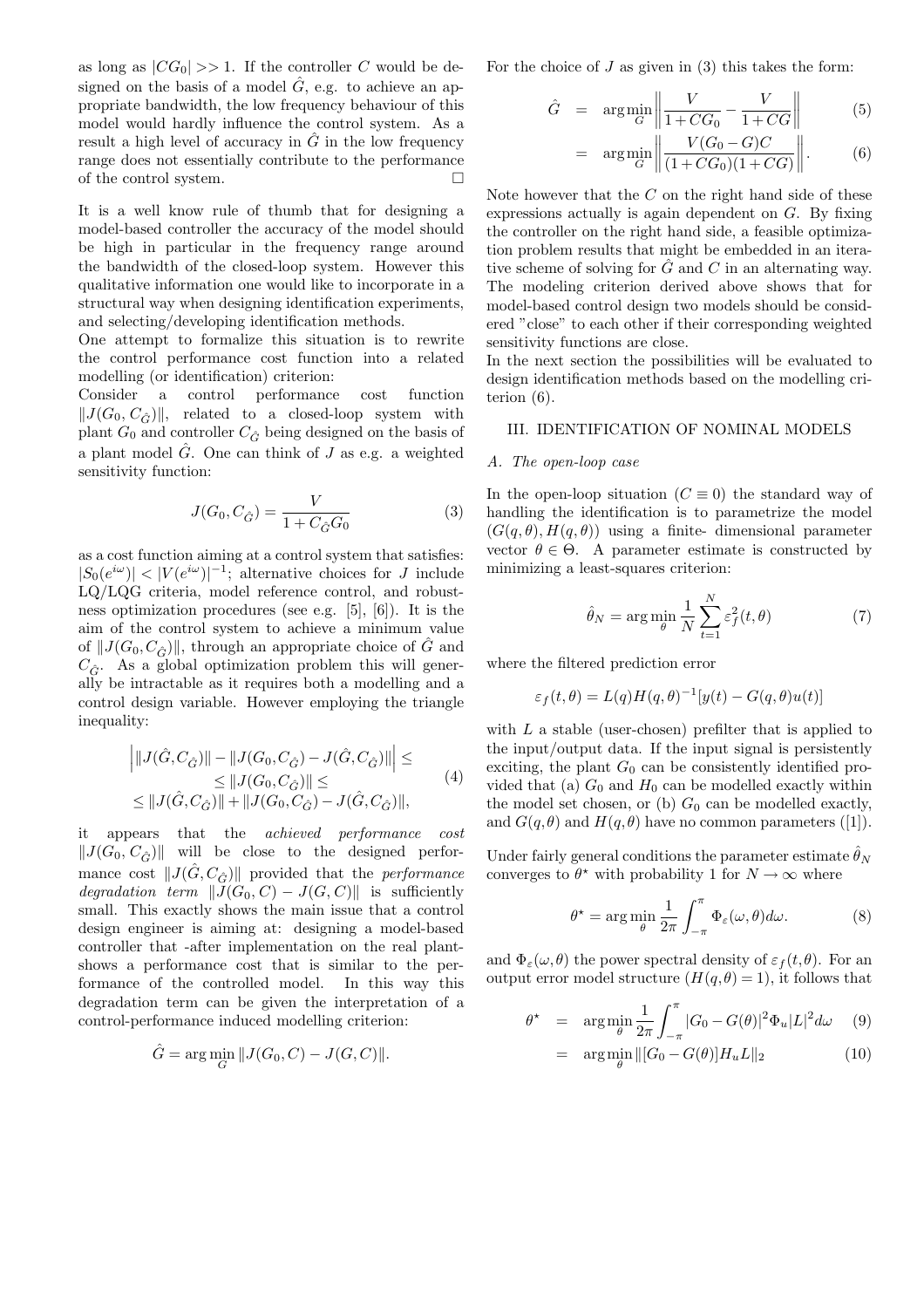with  $H_u$  a stable spectral factor of  $\Phi_u$ . Note that in (9), as in the sequel, the arguments  $e^{i\omega}$  are suppressed for brevity. Reduced-order identification now involves an intrinsic model reduction step with a (frequency weighted) norm that can be directly tuned by the user through designing  $\Phi_u$  and/or L.

When comparing the expression (10) with the criterion that was desired from a control-relevant modelling point of view (6) it appears that it will not be simply possible to match the two criteria by appropriate choices of  $H_u$  and L. This problem will appear to be quite different when considering closed-loop experimental data.

### *B. Closed-loop experiments*

#### B.1 Direct identification

In the direct identification method one simply applies the standard (prediction error) identification procedure without taking account of the presence of a feedback controller. A parameter estimate is obtained similarly as in the openloop case.

If the system  $S := (G_0, H_0)$  is present in the model set  $\mathcal{M} := \{ (G(q, \theta), H(q, \theta)), \theta \in \Theta \},$  then a consistent estimate is obtained under general persistency of excitation conditions. However in the situation that  $S \notin \mathcal{M}$  the properties of the direct method collapse, and even in the situation that the plant  $G_0$  can be modeled exactly within M, consistency of  $G(q, \hat{\theta}_N)$  is lost if the noise model is misspecified. The asymptotic identification criterion in the frequency domain, as in (8), is governed by

$$
\Phi_{\varepsilon} = \frac{|S_0|^2 |G_0 - G(\theta)|^2 |C|^2}{|H(\theta)|^2} \Phi_r + \frac{|H_0|^2 |S_0|^2}{|H(\theta)|^2 |S(\theta)|^2} \lambda_0
$$

where  $S(\theta) = (1 + CG(q, \theta))^{-1}$  is the sensitivity function of the parametrized model. Due to the fact that the two terms in the right hand side of the expression above are coupled through  $\theta$ , it will not be possible to obtain an identificaiton criterion similar to (6). Note however that the appearance of the sensitivity function  $S_0$  as a weighting function in  $\Phi_{\varepsilon}$  already points to a phenomenon that is also present in (6).

#### B.2 Indirect approaches

As alternatives to the direct approach, several methods have been developed recently, being generalizations of the classical indirect and joint i/o-methods [7]. For an overview of the more recent developments see [8], [9].

• In the *two-stage method* first the transfer functon from  $r$  to  $u$  is identified, and with this estimate a noise-free input signal  $\hat{u}_r$  is simulated. In the second step the transfer between  $\hat{u}_r$  and y is identified.

- In the *coprime-factor method* a one input (r) two output  $(y, u)$  model is identified and a plant model is constructed by taking the quotient of the two estimated transfers.
- In the *indirect method* or *dual-Youla-Kucera method* the transfer function between  $r$  and  $y$  is identified, and with knowledge of the controller C a corresponding plant model is calculated.
- In the *tailor-made parametrization approach* the closed-loop transfer function from  $r$  to  $y$  is parametrized in terms of the model parameters of G and the known controller. Then the model parameters of G are identified on the basis of data r and y.

These identification methods have a number of properties in common. When using fixed (non-parametrized) noise models during identification, consistent plant models of  $G_0$  can be obtained, and the limiting parameter estimate is given  $bv<sup>1</sup>$ 

$$
\theta^* = \arg\min_{\theta} \frac{1}{2\pi} \int_{-\pi}^{\pi} |S_0 G_0 C - S(\theta) G(\theta) C|^2 \frac{\Phi_r}{|K_*|^2} d\omega.
$$
\n(11)

By designing the (fixed) noise model  $K_*$  (or the signal spectrum  $\Phi_r$ ), this bias expression can explicitly be tuned to the designer's needs. However the expression is different from the related open-loop expression (9). Instead of a weighted additive error on  $G_0$ , the integrand contains an additive error on the closed-loop transfer  $G_0S_0C$ . Straightforward calculations show that

$$
G_0S_0 - G(\theta)S(\theta) = S_0[G_0 - G(\theta)]S(\theta),
$$

so that the asymptotic bias distribution can be characterized by

$$
\theta^* = \arg\min \left\| \frac{[G_0 - G(\theta)]C\Phi_r^{\frac{1}{2}}}{(1 + CG_0)(1 + CG(\theta))K_*} \right\|_2.
$$
 (12)

This implies that the additive error on  $G_0$  is always weighted with  $S_0$ , and thus emphasis will be given to an accurate model fit in the frequency region where  $S_0$ is large, being typically the region that determines the bandwidth of the control system, as depicted in the typical situation of Figure 2. By setting  $K_*$  according to

$$
\Phi_r(\omega) = |K_*|^2 |V|^2
$$

expression (12) will become equivalent to (6), and so a control-relevant identification criterion has been obtained.

At frequencies where  $S_0$  will be small (low frequencies), poor process knowledge is obtained. This refers to the situation of Example 1 where it is motivated that in this frequency range accurate model information is not required.

<sup>1</sup> Details vary slightly over the methods.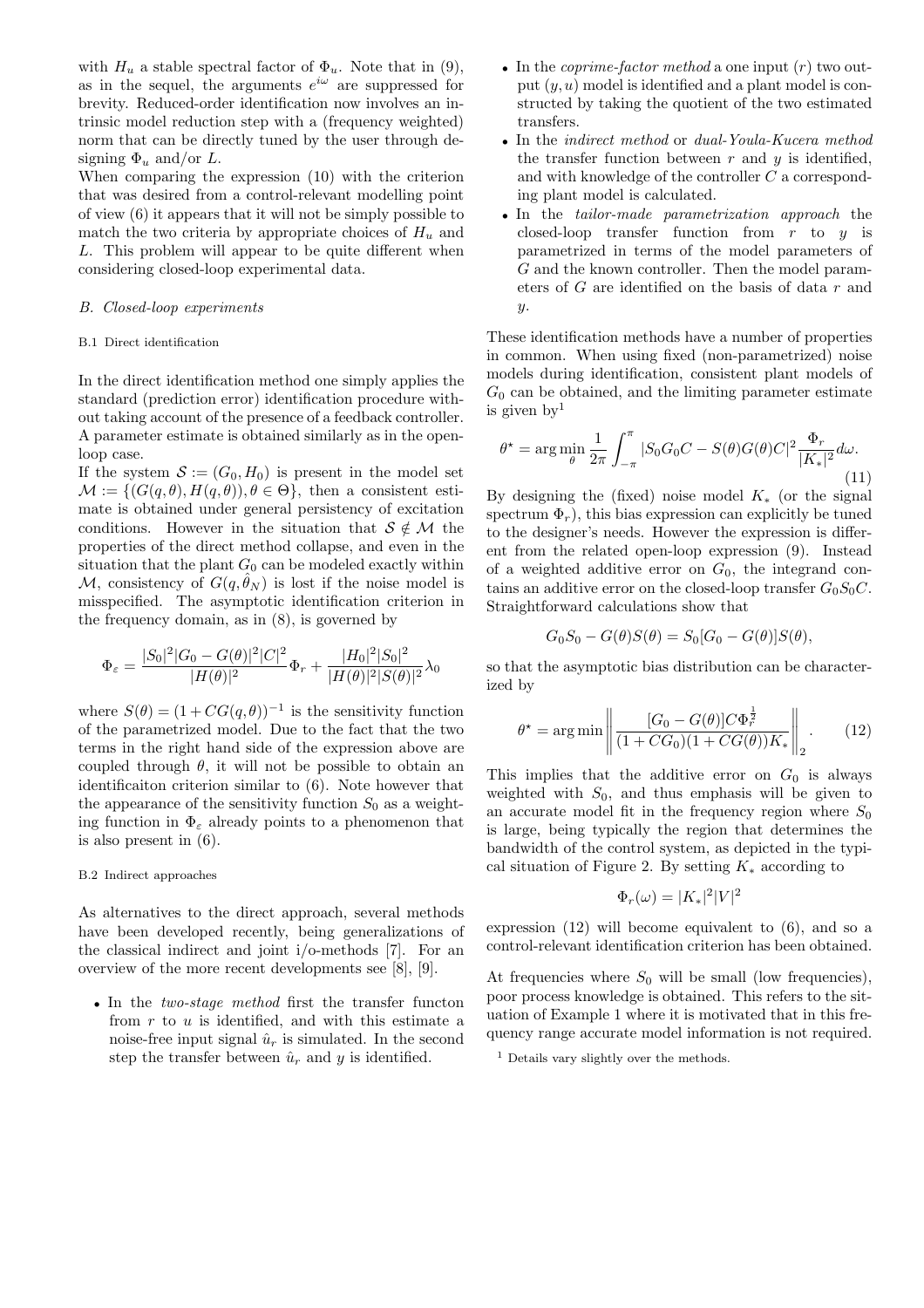Due to Bode's sensitivity integral,  $\int_0^{\pi} \log |S(e^{i\omega})| d\omega = c$ , (constant), the attenuation of signal power in the low frequency range, will always be "compensated" for by an amplification of signal power in the higher frequency range.

Whereas direct identification needs consistent estimation of noise models in order to consistently identify  $G_0$ , the alternative methods can do without noise models. Incorporation of noise models here is very well possible, but this will result in bias distributions that become dependent on the identified noise models as well as on (the unknown) noise spectrum  $\Phi_{v}$ .

The indirect methods for closed-loop identification are implemented in a public domain add-on to Matlab's System Identification toolbox, see [10].

## *C. Variance*

The analysis above is directed towards the limiting parameter estimate  $\theta^*$ , and therefore only considers structural (bias) errors in the models. For analyzing the asymptotic variance of the transfer function estimates the prediction error framework provides variance expressions that are asymptotic in both  $n \pmod{N}$  (number of data) [1]. For the direct identification approach, and in the situation that  $S \in \mathcal{M}$  this delivers:

$$
cov\left(\begin{array}{c}\hat{G}(e^{i\omega})\\ \hat{H}(e^{i\omega})\end{array}\right) \sim \frac{n}{N} \Phi_v(\omega) \cdot \left[\begin{array}{cc}\Phi_u(\omega) & \Phi_{eu}(\omega)\\ \Phi_{ue}(\omega) & \lambda_0\end{array}\right]^{-1}.\ (13)
$$

This reduces to ([11]):

$$
cov\left(\begin{array}{c}\hat{G} \\ \hat{H}\end{array}\right) \sim \frac{n}{N} \frac{\Phi_v}{\Phi_u^r} \cdot \left[\begin{array}{cc}1 & (CS_0H_0)^* \\ CS_0H_0 & \frac{\Phi_u}{\lambda_0}\end{array}\right],
$$

where  $\Phi_u^r$  is the spectral density of  $u^r$  being that part of the input signal that is generated by the reference signal, i.e.  $u^r = S_0Cr$ . Consequently

$$
cov(\hat{G}) \sim \frac{n}{N} \frac{\Phi_v}{\Phi_u^r} \qquad cov(\hat{H}) \sim \frac{n}{N} \frac{\Phi_v}{\lambda_0} \frac{\Phi_u}{\Phi_u^r}.
$$
 (14)

This shows that only the noise-free part  $u^r$  of the input signal  $u$  contributes to variance reduction of the transfer functions. Note that for  $u^r = u$  the corresponding open-loop results appear. In [11] it is shown that for the alternative indirect methods presented before, these expressions are the same.

The asymptotic variance analysis tool gives an appealing indication of the mechanisms that contribute to variance reduction. It also illustrates one of the basic mechanisms in closed-loop identification, i.e. that noise in the feedback loop does not contribute to variance reduction. Particularly in the situation that the input power of the process is limited, it is relevant to note that only part of this input power can be used for variance reduction.

The results seem to indicate that from a variance point of view, open-loop identification always has to be preferred over closed-loop identification (since  $\Phi_u^r \leq \Phi_u$ ). However when a controller is designed on the basis of both  $\hat{G}$  and  $\hat{H}$  also the nondiagonal terms of  $cov(\hat{G} \hat{H})^T$  will play a role, leading to the situation that in those cases a closedloop experiment leads to minimal variance of the resulting controller [12].

Because of the "doubly asymptotic" nature of the results  $(N, n \to \infty)$ , the asymptotic variance analysis tool is also quite crude. For finite model orders, the variance results will likely become different over the several methods, as discussed in [9].

# IV. QUANTIFICATION OF MODEL UNCERTAINTY FROM EXPERIMENTAL DATA

### *A. The classical approach*

In a statistical (prediction error) framework the parameter estimate (7) will -under fairly general conditions- lead to a consistent estimate of the underlying plant  $G_0$ ,  $H_0$ provided that the input signal is sufficiently informative, and the model set is flexible enough to contain the real system, i.e.  $S \in \mathcal{M}$  which means that there exists a  $\theta_0 \in \Theta$ such that  $G(q, \theta_0) = G_0(q)$  and  $H(q, \theta_0) = H_0(q)$ .

Moreover, under the same conditions, the parameter esti-Moreover, under the same conditions, the parameter esti-<br>mate  $\sqrt{N}(\hat{\theta}_N - \theta_0)$  will converge in distribution to a Gaussian distribution for  $N \to \infty$  with asymptotic covariance matrix  $P$ , being dependent on noise level and on derivatives of the cost function with respect to the parameters. Important point here is that  $P$  can also be estimated from data, and as a result a (statistical) parameter confidence interval can be constructed of the form:

$$
(\hat{\theta}_N - \theta_0)^T \frac{\hat{P}^{-1}}{N} (\hat{\theta}_N - \theta_0) \in \chi^2(d)
$$

where  $\chi^2(d)$  refers to a  $\chi^2$  distribution with  $d = dim(\theta)$ degrees of freedom.

This (parametric) quantification of model uncertainty has two shortcomings when considered in the scope of the problem discussed in the previous section. The bound leads to a probabilistic expression for model uncertainty, which at the moment can not easily be translated into hard guarantees for control performance. The model uncertainty dealt with in a robust control configuration is generally of a hard-bounded (non-probabilistic) nature ([2]). The second point is that the assumption of exact modeling ( $S \in \mathcal{M}$ ) has been considered a rather severe restriction of its applicability.

### *B. Hard-bounded model error bounds*

As an alternative, and in particular in order to avoid probabilistic bounds, the so-called bounded error models have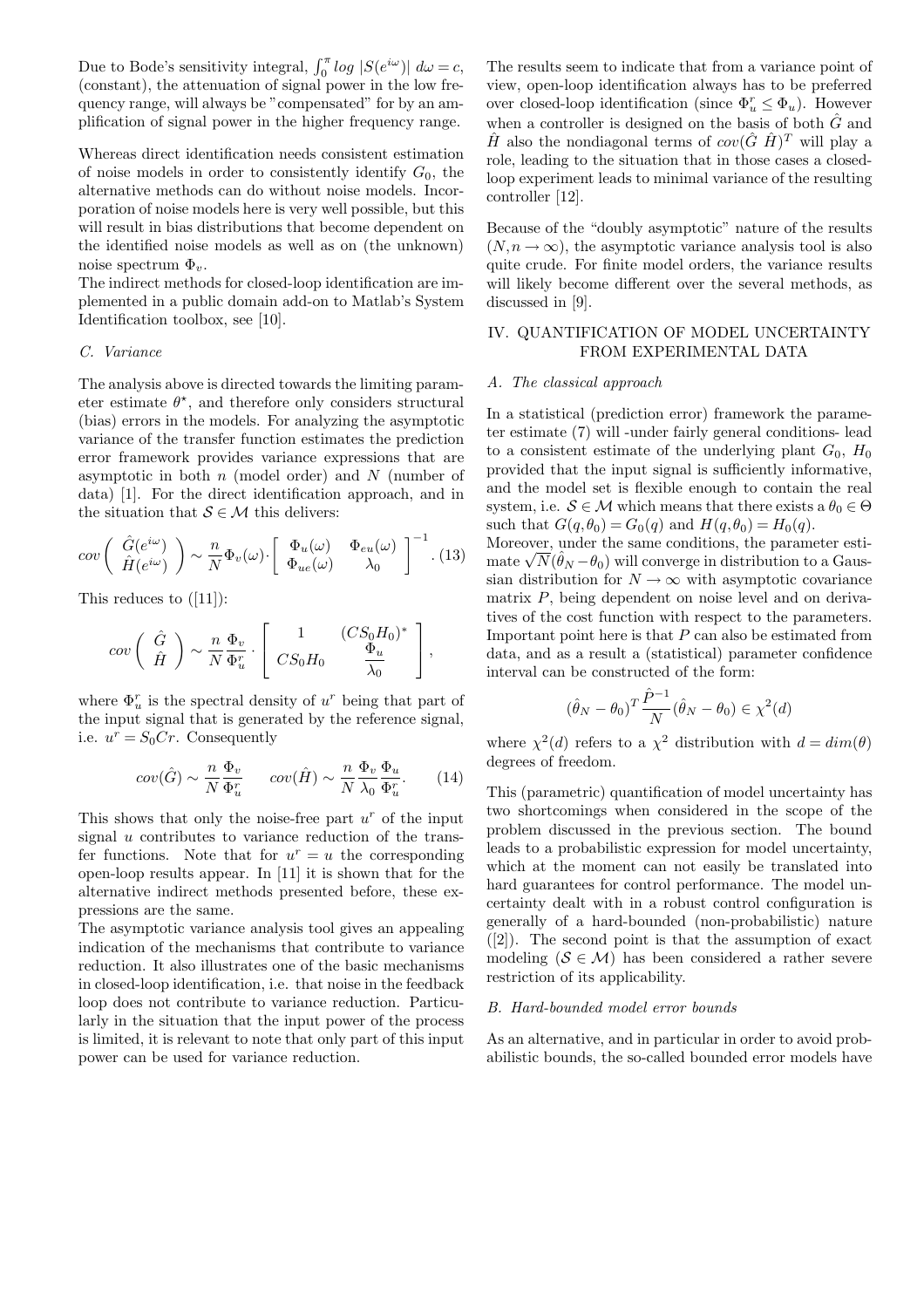been extensively given attention, see e.g. [13]. In this approach the framework is

$$
y(t) = G_0(q)u(t) + v(t)
$$

where  $v$  is any disturbance signal acting on the measurement, reflecting all kinds of deviations between measurement data and real system. A model  $\hat{G}(q)$  is said to be unfalsified by the data if the residual signal

$$
v'(t) = y(t) - \hat{G}(q)u(t)
$$

belongs to some hypothesized class  $V$  of disturbance signals v. The set of models that is now unfalsified by the data is dependent on the choice of the class  $\mathcal V$ . Several alternatives for  $V$  have been considered, as e.g.

- Bounded error disturbances  $|v(t)| \leq c \in \mathbb{R}$
- Bounded power disturbances  $\frac{1}{N}$  $\sum$ N  $t=1$  $v^2(t) \leq c \in \mathbb{R}$

while related approaches are also pursued in a frequency domain setting (for an overview see e.g. [14]). The *assumption* on the noise disturbance class  $V$  will have a high influence on the set of models that is unfalsified by the data. If the chosen set  $V$  is hard-bounded, then the resulting set of unfalsified models will necessarily also be hard-bounded, and so a non-probabilistic specification of model uncertainty results.

If the considered model  $G(q, \theta)$  is linear in  $\theta$  (e.g. FIR models or other basis function expansions) the resulting problems are computationally more attractive and solutions to the considered problem are relatively easily obtained.

The principal problem and challenge in the bounded error approach is the choice of disturbance class  $\mathcal V$ . If this class is chosen too large in comparison with the actual disturbances on the data, the results will be unnecessarily conservative, i.e. the uncertainty sets will be hard-bounded but unnecessarily large. The information that then is retrieved from the identified uncertainty set is very much limited. This happens in particular if the disturbance signals are allowed to be correlated with the input signal (which is the case when only considering amplitude bounds on  $v$ ). The incorporation of constraints on the correlation between  $u$  and  $v$  can then be added to limit this conservatism. For a more extensive discussion the reader is referred to [14].

## *C. Statistical approaches for approximate models*

As mentioned before, the classical -statistical- approach to the problem is restricted to the situation  $S \in \mathcal{M}$ . In the last decade several approaches have been followed to generate results that go beyond this restriction. In



Fig. 3. Nyquist diagram with identified uncertainty bounds (rectangles, ellipsoids).

the approach of stochastic embedding [15] the undermodelling error is embedded in a stochastic framework. In [16] and [17] solutions are constructed by a combined worstcase/probabilistic approach for bounding model uncertainty. The method of [17] can be summarized as follows:

• It is assumed that measurement data  $y, u$  satisfies the system equations:

$$
y(t) = G_0(q)u(t) + v(t)
$$

with  $v$  a stationary stochastic process, independent of  $u$ , and that  $G_0$  allows a series expansion  $G_0(z) = \sum_{k=0}^{\infty} g_0(k) f_k(z)$  with the expansion coefficients bounded by an a priori known bound  $|q_0(k)| \leq \bar{q}(k), k > 0.$ 

- A linearly parametrized model  $G(q, \theta)$  is chosen, and a finite number of expansion coefficients is identified with a least squares (linear regression) algorithm.
- Then for a fixed frequency  $\omega$  the estimated model  $\hat{G}(e^{i\omega})$  can be shown to satisfy

$$
\Delta(e^{i\omega}) := \hat{G}(e^{i\omega}) - G_0(e^{i\omega}) = \beta_1(\omega) + \beta_2(\omega) + \beta_3(\omega)
$$

where

- $\beta_1$  reflects the neglected tail of the expansion; this term can be worst-case bounded;
- $\beta_2$  reflects a bias term on the estimated coefficients due to the neglected tail; this term can also be worst-case bounded;
- $\beta_3$  reflects a variance contribution, which can be bounded in a probabilistic way by using the asymptotic theory according to [1].
- The uncertainty bounds can be computed in any userchosen frequency grid, and lead to a Nyquist curve with uncertainty regions in user-specified frequencies, as illustrated in figure 3. In all cases the three different sources of uncertainty can be distinguished, which allows the user to determine which part is dominant, and to adjust the experimental setup so as to reduce the overall uncertainty bound.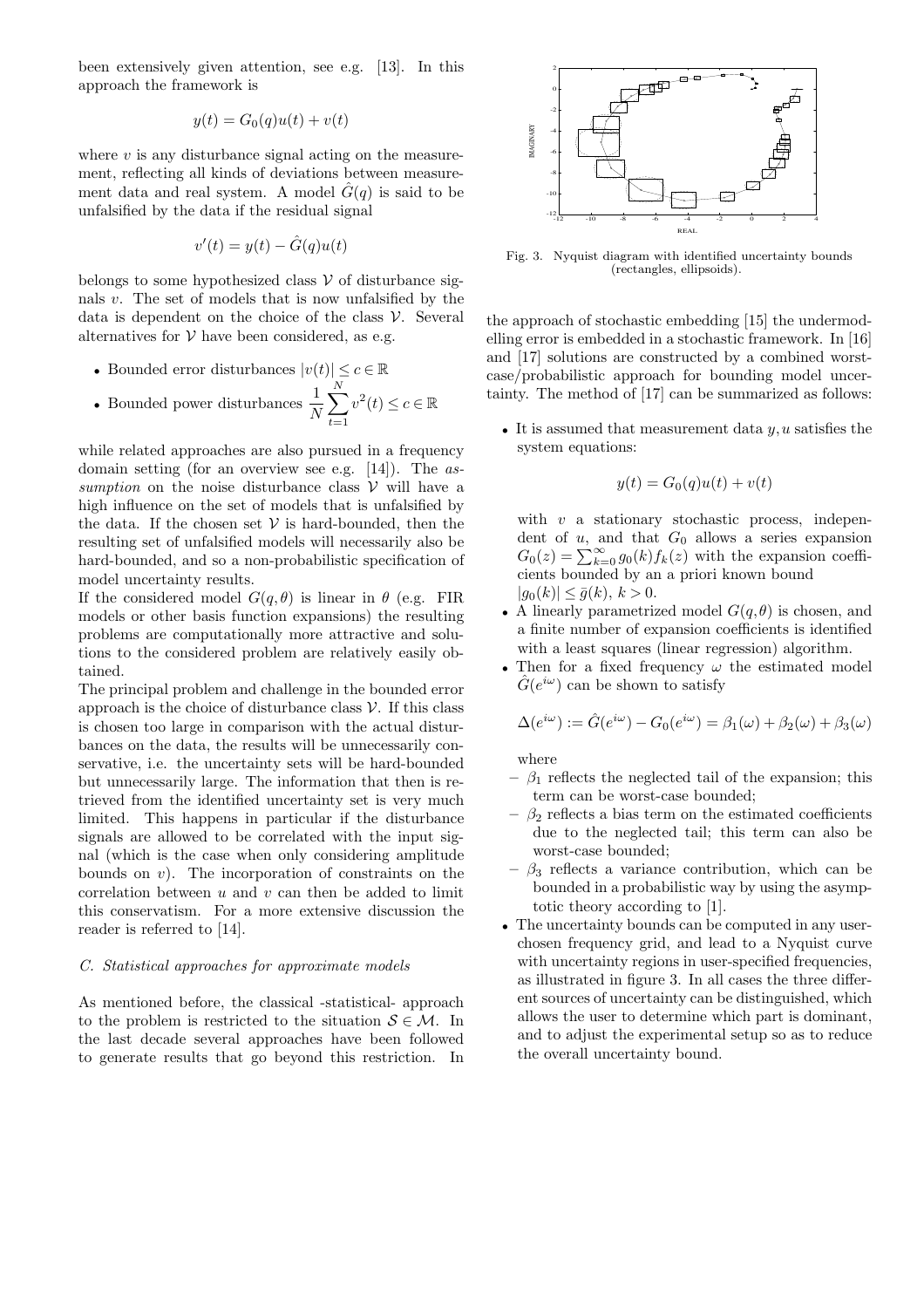The result is an uncertainty bound

$$
\begin{bmatrix}\n\text{Re }\Delta(e^{i\omega}) \\
\text{Im }\Delta(e^{i\omega})\n\end{bmatrix}^T \Lambda^{-1} \begin{bmatrix}\n\text{Re}\Delta(e^{i\omega}) \\
\text{Im}\Delta(e^{i\omega})\n\end{bmatrix} \le \gamma(\omega)
$$

with probability  $\geq \alpha$  in a user-defined frequency grid  $\Omega$ , and for a user-specified choice of  $\alpha$ . The main difference of this result with the result from the classical statistical approach, is that in the latter situation there is a parametric uncertainty set, leading to a global confidence interval. When considering unmodelled dynamics, the parametric structure is lost and a probabilistic expression results for a particular frequency  $\omega$  that is frozen, and where relations between several different frequencies is not simply taken into account.

#### *D. A generalized linear model structure*

In almost all uncertainty bounding procedures in the literature use is made of linearly parametrized models. The most commonly known linearly parametrized model structure in identification and uncertainty bounding procedures is a finite impulse response (FIR) model:

$$
G(q, \theta) = b_0 + b_1 q^{-1} + \cdots + b_n q^{-n},
$$

which (because of the linear way in which  $b_i$  enters  $G$ ) has several attractive properties. However, for an accurate modelling of moderately damped systems it may require a large number of parameters. This can be overcome by using dynamical (orthogonal) basis functions  $f_k(q)$ , leading to a model structure:

$$
G(q, \theta) = c_0 + c_1 f_1(q) + \cdots c_n f_n(q).
$$

Generalized orthogonal basis functions can be constructed on the basis of an all-pass function  $G_b$   $(|G_b(e^{i\omega})| = 1)$  with a balanced state-space realization  $(A, B, C, D)$ . Then the scalar components of

$$
V_k(z) = (zI - A)^{-1}B \cdot G_b^{k-1}(z)
$$

form an orthonormal basis for the space of all stable systems, and a generalization is obtained for the FIR models (corresponding to  $G_b = z^{-1}$ ), Laguerre models (first-order  $G_b$ ) and Kautz models (second order  $G_b$ ). An interesting phenomenon is that it can be shown that whenever the set of poles of a system  $G_0$  and of the all-pass function  $G_b$ approach each other, the rate of convergence of the series expansion  $G_0 = \sum c_k f_k(z)$  increases. This allows more accurate modelling with a limited number of parameters. For details on this parametrization and its use in identification one is referred to [18], [19].

# V. USE OF UNCERTAINTY MODELS FOR ROBUST CONTROL ANALYSIS AND DESIGN

On the basis of the procedures presented in the previous sections several different types of model uncertainty bounds can be obtained. Continuing with the statistical approach for approximate models, a typical result could be

$$
\mathcal{P}(\hat{G}, \gamma) = \{ G(e^{i\omega}) = \hat{G}(e^{i\omega}) + \Delta(e^{i\omega}), \ |\Delta(e^{i\omega})| \le \gamma(e^{i\omega}) \}
$$

where the uncertainty set is structured as an additive error on the nominal model. This structure is retrieved from the frequency-dependent ellipsoidal uncertainty regions as discussed in section IV-C. The reformulation into a normbounded set, being equivalent to:

$$
\|\gamma^{-1}\Delta\|_{\infty}\leq 1
$$

is motivated by the use of these kind of uncertainty sets in robust control analysis and design. The choice for a particular structure however is still open. Note that when applying the procedure to closed-loop data, and using one of the indirect closed-loop identification methods, the related result would become e.g.

$$
\mathcal{P}(\hat{G}, \gamma) = \{ G(e^{i\omega}), \frac{CG}{1+CG} = \hat{T}(e^{i\omega}) + \Delta(e^{i\omega})
$$

$$
|\Delta(e^{i\omega})| \le \gamma(e^{i\omega}) \}. \tag{15}
$$

This latter uncertainty set is clearly controller dependent.

Does it make a difference which option is chosen? Yes, because just as the considerations around the choice of a control-relevant nominal model, the uncertainty area should be such that it is directed towards obtaining small uncertainty in the control-relevant area. Therefore a closed-loop setting for the uncertainty structure is again attractive. For a more extensive discussion on this see [20].

The corresponding uncertainty structures (varying from open-loop additive bounds to bounds on closed-loop objects) can be written in a linear fractional transformation as indicated in figure 4,

$$
y = [M_{22} + M_{21}\Delta(1 - M_{11}\Delta)^{-1}M_{12}]u
$$

with  $M_{22} = \hat{G}$ , the nominal model, and where  $\Delta$  is normbounded:  $\|\Delta\|_{\infty} < 1$ . This formulation of the problem now matches the use of these uncertainty models in robustness analysis and robust control design. As a consequence they can now be used to

• Verify the worst-case performance cost achieved for the current controller:

$$
\sup_{G\in\mathcal{P}}\|J(G,C)\|_\infty
$$